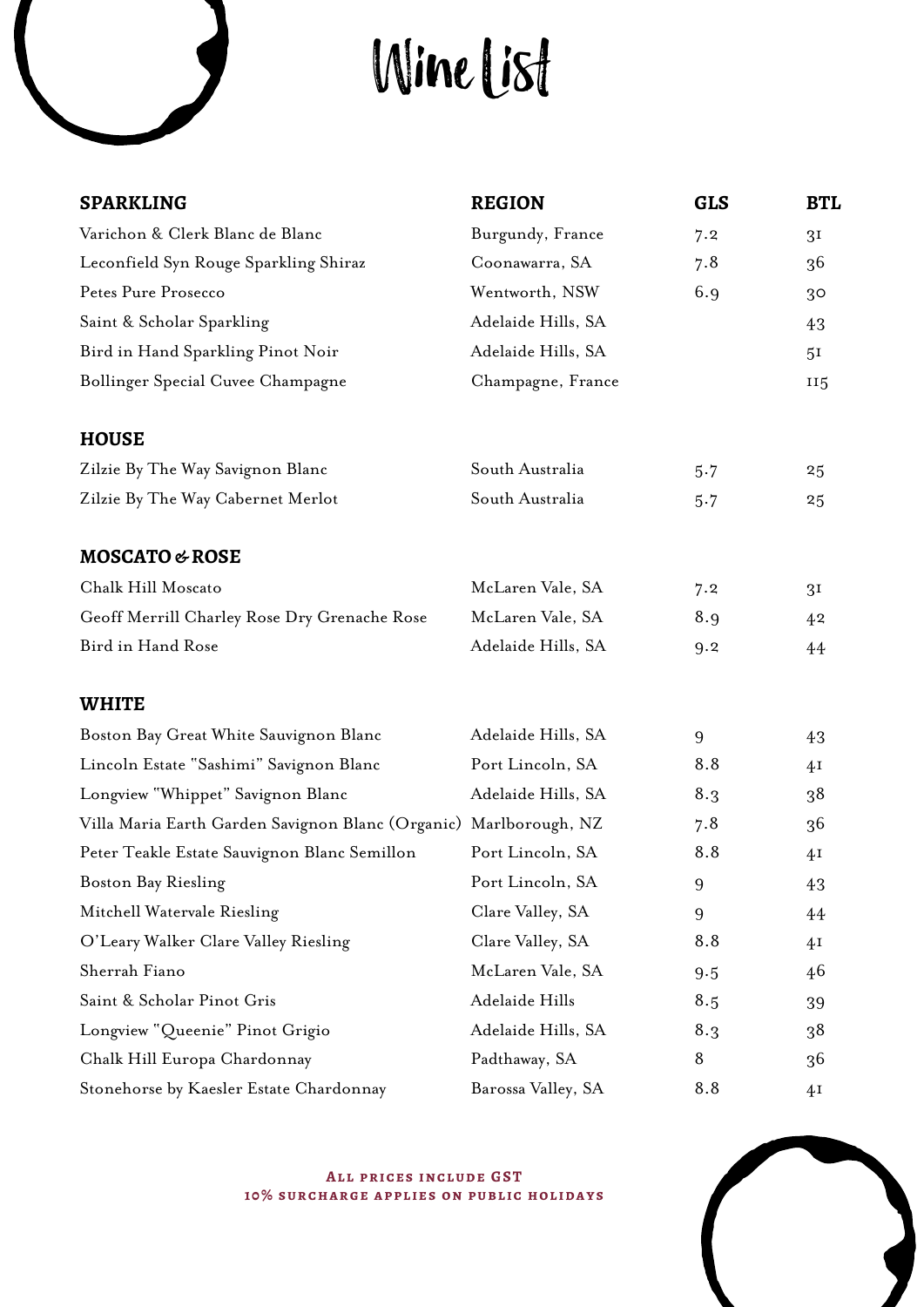# Wine List

## **RED**

| Boston Bay Shiraz                               | Port Lincoln, SA   | 9   | 43             |
|-------------------------------------------------|--------------------|-----|----------------|
| Lincoln Estate "Black Lip" Shiraz               | Port Lincoln, SA   |     | 42             |
| Richard Hamilton "Little Road" Shiraz           | McLaren Vale, SA   | 7.8 | 38             |
| O'Leary Walker Shiraz                           | Clare Valley, SA   |     | 44             |
| Longview LV Shiraz Cabernet                     | Adelaide Hills, SA | 8.4 | 39             |
| Di Giorgio Family Tempranillo                   | Coonawarra, SA     | и   | 5 <sup>I</sup> |
| Mad Bastard Cabernet Sauvignon                  | Clare Valley, SA   | и   | 5 <sup>I</sup> |
| Bird in Hand Nero D'Avola                       | Adelaide Hills, SA |     | 55             |
| Geoff Merrill Shiraz, Grenache, Mourvedre       | McLaren Vale, SA   | 9   | 43             |
| Kaesler "Avignon" Grenache, Mourvedre, Shiraz   | Barossa Valley, SA | 12  | 55             |
| Peter Teakle Estate Merlot                      | Port Lincoln, SA   | 9.3 | 45             |
| Saint & Scholar Pinot Noir                      | Adelaide Hills, SA |     | 45             |
| Pikes & Joyce "Rapide" Pinot Noir               | Adelaide Hills, SA | 8.4 | 39             |
| <b>KRIS' PRIVATE SELECTION</b>                  |                    |     |                |
| 2013 Geoff Merrill Reserve Cabernet Sauvignon   | Coonawarra, SA     |     | 67             |
| 2009 Mitchell McNicol Shiraz (Limited release)  | Clare Valley, SA   |     | 85             |
| 2020 Kaesler "The Bogan" Shiraz                 | Barossa Valley, SA |     | 92             |
| 2015 Henschke Mount Edelstone                   |                    |     |                |
| Single Vineyard Shiraz                          | Eden Valley, SA    |     | 230            |
| <b>FORTIFIED &amp; AFTER DINNER</b>             |                    |     |                |
| Grant Burge Aged Tawny Port                     | South Australia    | 6   |                |
| Galway Pipe Grand Tawny                         | South Australia    | 9   |                |
| Penfolds Father Grand Tawny                     | South Australia    | ΙO  |                |
| Hennessy Special Cognac                         | France             | 15  |                |
| Glenmonrangie Single Malt Scotch Whiskey        | Scotland           | 16  |                |
| Chivas Regal 18 Year Old Blended Scotch Whiskey | Scotland           | 16  |                |



**ALL PRICES INCLUDE GST 10% surcharge applies on public holidays**

Dimple Blended Scotch Scotland 12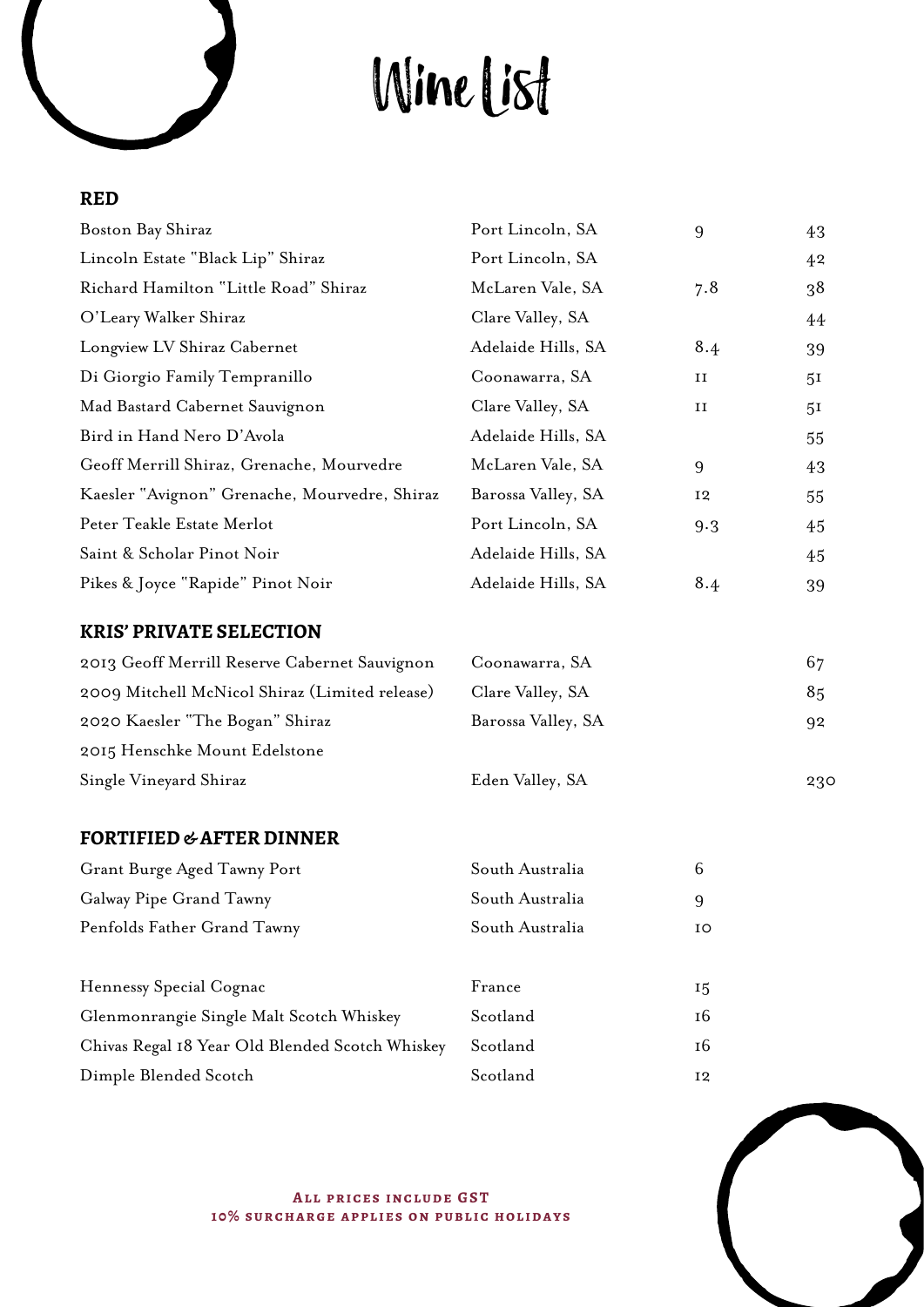## Dels Gin Bar

Del Giorno's has created a range of Gin & Tonics exclusively from South Australia paired with a range of Fever-Tree tonic waters. Fever-Tree tonics are carefully blended to enhance the taste of each gin while having perfect carbonation and balanced botanicals of thier own.

#### **Fever-Tree Mediterranean Tonic Water**

A delicate floral tonic water using essential oils from flowers, fruits & herbs from the Mediterranean.

#### **Fever-Tree Lemon Tonic Water**

Authentic lemon tonic using Sicilian lemons, giving a refreshing taste and aroma.

#### **Fever-Tree Aromatic Tonic Water**

Blended with Angostura bark, cardamon, pimento berries & ginger to create a delicious unique tonic water.



#### **Coffin Bay Spirits High Tide Gin**

With a nose of sea spray and fresh greens, finishing with an oceanic mineral burst and earthy black pepper warmth.

Fever Tree Aromatic Tonic Water with Strawberries & Orange \$16

#### **Prohibition Small Batch**

Starting with wormwood, blood orange and Ruby grapefruit with Australian Native lemon mrytle and lavander creating a sophisticated, deep flavour with a fresh citrus note and warm peppery finish.

Fever Tree Medditerean Tonic Water with Grapefruit \$16

#### **78 Degrees Small Batch**

Produced with Adelaide hills water and a blend of 12 uniquie botyanicals, displaying resinous, citrus and floral notes with underlying spice - never heated above 78.1 degrees

Fever Tree LemonTonic Water with Dried Lemon & Peppercorns \$16

#### **23rd Street Signature**

Aromas from Juniper, Riverland Mandarin and coriander with a hint of spice with softness and complexity

Fever Tree Aromatic Tonic Water with lime \$16

#### **Thirty Six Short Rhubarb**

Made with South Australian rhubarb producing a delicate gin with a distinctive floral and rhubarb bouquet

Fever Tree Medditerean Tonic Water with dehydrated apple \$16

#### **Thirty Six Short Blood Orange**

Fragrant sweet blood orange scent that is lightly spiced made with family grown South Australian blood oranges

Fever Tree Medditerean Tonic Water with orange & grapefruit \$16

*Cocktails* 

#### **Espresso Martini 17**

Espresso shot, vodka & kahula

#### **Aperol Spritz 17**

Refreshing mix of Aperol, proscecco, soda water & ice with fresh orange slice

Tequila, triple sec, pineapple juice, finished

#### **Champagne Margarita 17**

**Dark and Stormy 17**  Bundy rum, lime juice & ginger beer over ice

Vodka, lemoncello, fresh orange juice &

grenadine over ice

**Dels Moscato Mojito 17** Bacardi Rum, Soda, lime, mint & moscato over ice

**Lemoncello Sunrise 18**

with lime & champagne

**ALL PRICES INCLUDE GST 10% surcharge applies on public holidays**